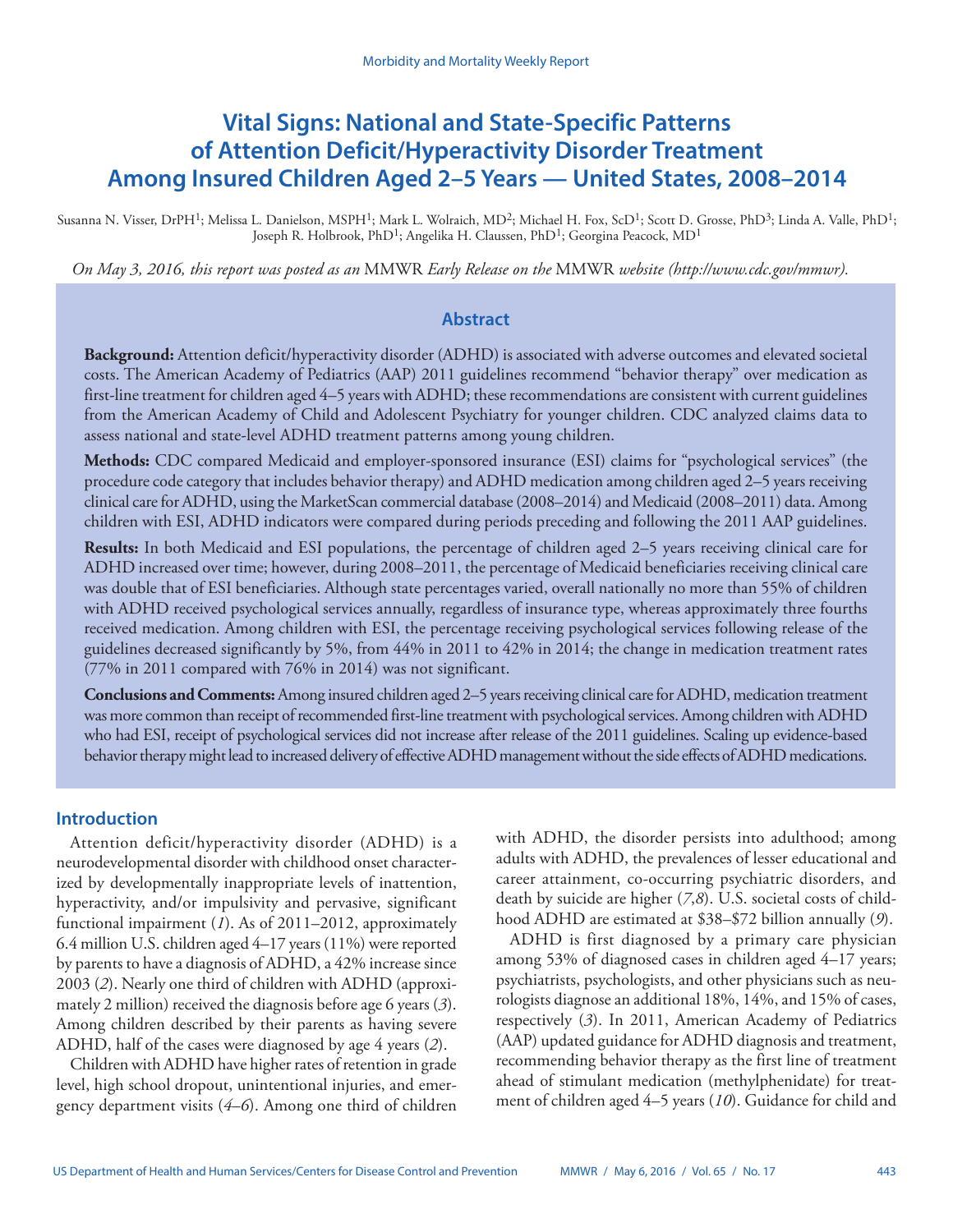adolescent psychiatrists also includes the recommendation for psychotherapy before medication in the "very young" (*11*).

Both behavior therapy in the form of "parent training in behavior therapy" (also called parent behavior training) (Box), and psychostimulant medication for children are effective ADHD treatments among those aged <6 years, but the strength of evidence for behavior therapy exceeds that for psychostimulant medication (*12*). Behavior therapy might require more time for achievement of full impact on child behavior and might require more resources; however, the impact lasts longer relative to ADHD medication and does not have the adverse health effects associated with these medications (*12*). Approximately 30% of children aged 3–5 years who take ADHD medications experience adverse effects, most commonly appetite suppression and sleep problems, but also upper abdominal pain ("stomach ache"), emotional outbursts, irritability, lack of alertness, repetitive behaviors and thoughts, social withdrawal, and irritability when the medication wears off (*12*–*14*). In a large efficacy trial of methylphenidate, >10% of children aged 3–5 years discontinued treatment because of adverse effects (*13*). Children aged 3–5 years taking stimulant medication experience annual growth rates that are 20% lower for height (-1.4 cm/year) and 55% lower for weight (-1.3 kg/year) (*12*). This finding is consistent with the rate of

#### **BOX. Definitions of certain terms used in CDC analysis of Medicaid and employer-sponsored insurance claims data among children aged 2–5 years receiving clinical care for attention deficit/hyperactivity disorder (ADHD)**

# **Psychological services for ADHD**

One or more nonpharmacological treatment services included in a set of current procedure codes. These services could be provided directly to the child with ADHD or to the parent of the child with ADHD as part of the child's treatment.

### **Behavior therapy for ADHD**

Psychological service interventions that specifically change problematic behavior, including ADHD symptoms, by altering the physical or social contexts in which the behavior occurs. Services can be delivered to the child by a therapist, teacher, parent, or other provider.

### **Parent training in behavior therapy (also called parent behavior training) for ADHD**

A form of behavior therapy that specifically trains parents in methods to modify their child's problematic behavior, including ADHD symptoms. This form of behavior therapy has been shown by the Agency for Healthcare Research and Quality to have the strongest evidence of effectiveness of any ADHD treatment for children aged <6 years.

reduced growth among school-aged children taking stimulant medication for ADHD (*15*). In school-aged children, reduced growth rates tend to attenuate over time (*16*).

Based on parent-reported survey data collected just before the 2011 AAP guideline release, 53% of children with ADHD aged 4–5 years had received behavior therapy during the preceding year (the survey did not specify whether the therapy was delivered by a parent trained in behavior therapy or by a therapist or some other provider) and 47% had received medication treatment during the preceding week (*17*). National rates of ADHD treatment among toddlers aged 2–3 years have not been published.

CDC compared rates of psychological services (Box) and medication treatment claims among children aged 2–5 years receiving clinical care for ADHD in the United States who were insured through Medicaid or employer-sponsored insurance (ESI). In a sample of children with ESI, comparisons were made for years preceding and following release of the 2011 AAP guidelines, to assess changes in rates of medication and psychological services for ADHD treatment among children aged 2–5 years.

# **Methods**

CDC used two administrative claims data sources to characterize ADHD treatment patterns among children aged 2–5 years. Annual data from Medicaid Analytic eXtract files from the Centers for Medicare and Medicaid Services for 2008–2011 were used for children covered by Medicaid insurance for ≥3 continuous months during each calendar year in 29–34 states in each year, depending on data availability and usability (*18*–*20*). During 2008–2011, the years with the most complete Medicaid data, data were available for 5–7 million children aged 2–5 years for each year from 29–34 states. Twenty-six states had data available during the entire study period. Data from Truven Health MarketScan Commercial Claims and Encounters files for 2008–2014 were used to derive estimates for children covered by ESI. Truven Health provides weights to calculate nationally-representative estimates of children covered by ESI from this convenience sample. In the analytic sample, there were approximately 1 million children aged 2–5 years in the MarketScan commercially insured population in each calendar year. The annual samples from Medicaid and MarketScan data were restricted to children with ≥3 continuous months of coverage whose covered prescription drug claims and mental health visits were included in the analytic databases.\*

<sup>\*</sup> For the Medicaid population, about 97% of enrolled children aged 2–5 years were enrolled for at least 3 continuous months during each calendar year. For the MarketScan sample, approximately 55% of all enrolled children aged 2–5 years had prescription drug and mental health visit claims contributed to the MarketScan data files, and of these, approximately 97% had ≥3 months of continuous enrollment.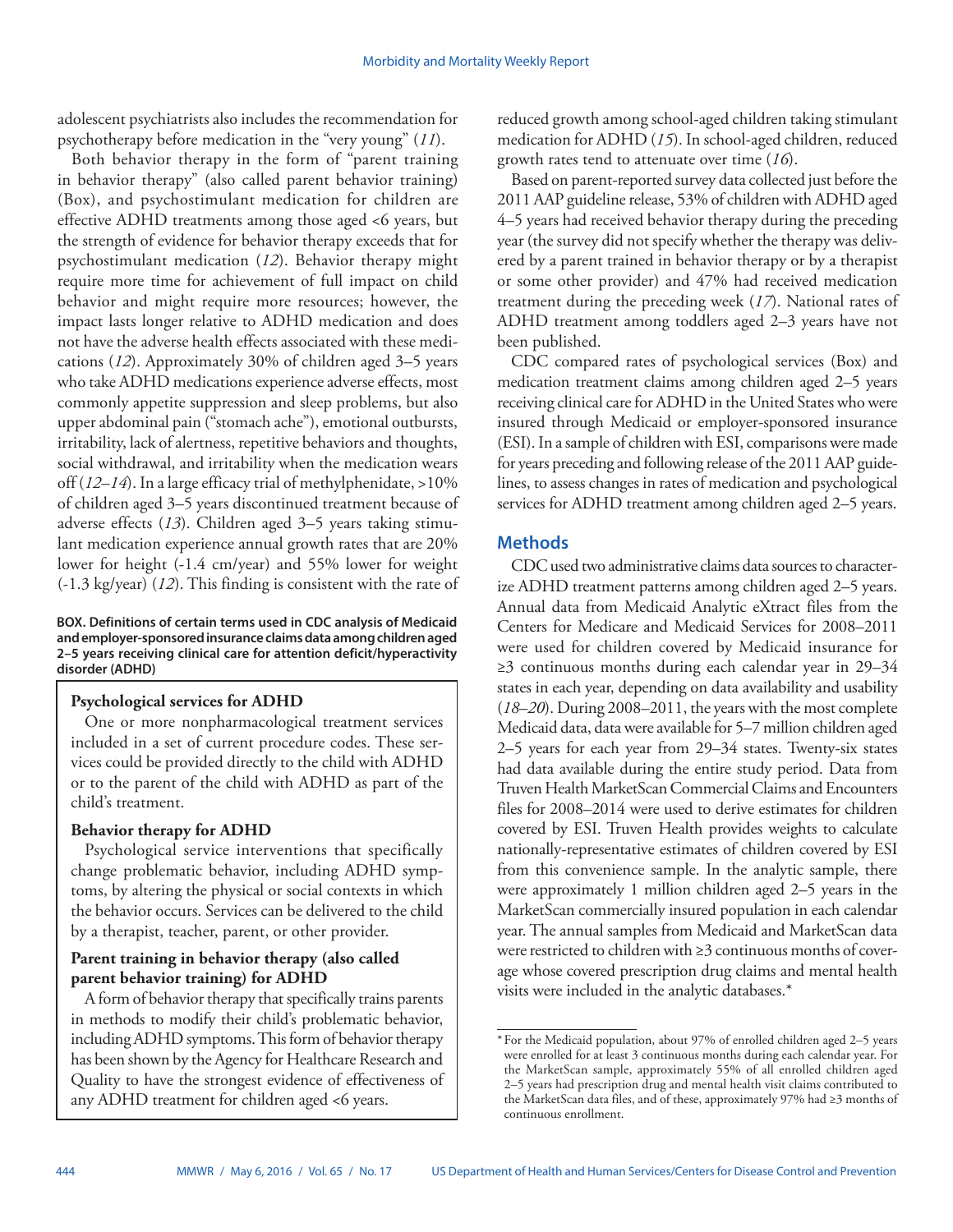Three ADHD indicators were developed: receipt of clinical care for ADHD, medication treatment, and receipt of psychological services. Receipt of clinical care for ADHD was defined by two or more outpatient claims† with an *International Classification of Diseases Ninth Revision Clinical Modification* (ICD-9) code for ADHD (314.XX) that occurred  $\geq$ 7 days apart, or one outpatient claim with an ICD-9 ADHD code and two or more claims for FDA-approved ADHD medications that occurred  $\geq 14$  days apart.<sup>§</sup> Children in clinical care for ADHD were included in the medication treatment group if they had one or more ADHD medication claim per year and in the psychological services group (Box) if they had one or more outpatient claim with a procedure code related to a psychological treatment service¶ per year or both. Comparisons of ADHD indicators over time for Medicaid were restricted to 26 states with complete usable data for 2008–2011. Temporal trends of the three ADHD indicators were assessed by year using the Joinpoint Regression Program (*21*) to detect any change in trends over time, including changes following the release of the 2011 AAP guidelines. Comparisons of the three indicators were also made using chi-square tests to compare rates by age of the child and year. Pearson correlation coefficients were calculated to compare these indicators between the Medicaid and ESI populations by year.

# **Results**

**Children in Medicaid.** In 2011, 106,468 children aged 2–5 years in 34 Medicaid programs received clinical care for ADHD (Table 1), 11,895 (11.2%) of whom were aged 2–3 years. Among 26 assessed state Medicaid programs, the annual percentage of children aged 2–5 years in clinical care for ADHD increased from 1.34% (2008) to 1.50% (2011) (p<0.001) (Table 1). During 2008-2011, approximately 78%–79% of children aged 2–5 years in clinical care for ADHD received one or more prescriptions for ADHD medication, and approximately 51%–53% had one or more claims

# *Key Points*

- Children diagnosed with attention deficit/hyperactivity disorder (ADHD) can be overly active, have trouble paying attention, and/or have difficulty controlling behavior. They have higher rates of grade retention, high school dropout, unintentional injuries, and emergency department visits.
- About 2 million of the more than 6 million children with ADHD were diagnosed as young children aged 2–5 years. Children with more severe ADHD are more likely to be diagnosed early.
- Behavior therapy in the form of "parent training in behavior therapy" is the recommended first-line treatment for young children with ADHD. It works as well as medication without the risk of side effects. The American Academy of Pediatrics recommends health care providers advise parents of young children with ADHD to obtain training in behavior therapy and practice that before trying medication.
- Among young children with either Medicaid or employer-sponsored insurance, just over 75% of young children in clinical care for ADHD received ADHD medication for treatment. Yet only about 54% of the young children in Medicaid and 45% of the children with employer-sponsored insurance (2011) annually received psychological services (including parent training in behavior therapy). The percentage of young children with ADHD receiving psychological services also has not increased over time.
- Increasing delivery of parent training in behavioral therapy could lead to improved management of ADHD in young children without the side effects of ADHD medication.
- Additional information is available at [http://www.cdc.](http://www.cdc.gov/vitalsigns) [gov/vitalsigns](http://www.cdc.gov/vitalsigns).

for psychological services (Table 1) (Figure). Each year during 2008–2011, approximately 40% of children with ADHD received medication only, approximately 15% received psychological services only, approximately 40% received both, and approximately 5% received neither (Table 2). During 2008–2011, approximately 80% of children aged 4–5 years with ADHD received medication, compared with approximately 60% of children aged 2–3 years ( $p<0.001$ ). Among children with ADHD in Medicaid, approximately 54% and 56% of children aged 4–5 years and 2–3 years, respectively, received psychological services each year; psychological service

<sup>†</sup>Outpatient claims included physician, outpatient, and clinic services not related to inpatient hospital services, prescription drug services, or long-term care.

<sup>§</sup> In order to include all services related to ADHD care, ADHD medication claims that did not include ICD-9 codes were included. FDA-approved medications to treat ADHD in children of any age included amphetamine and mixed amphetamine salts, atomoxetine, clonidine, dextroamphetamine, dexmethylphenidate, guanfacine, lisdexamfetamine, and methylphenidate. Only dextroamphetamine has been approved for use in children as young as age 3 years.

<sup>¶</sup>Current Procedural Terminology (CPT) codes: 90804–90819, 90821–90824, 90826–90829, 90832–90834, 90836–90840, 90845–90847, 90849, 90853, 90857, 99354–99355, and 99510. Healthcare Common Procedure Coding System (HCPCS) codes: G0410, G0411, H0035–H0037, H2012–H2013, H2017–H2020, S9480, and T1027. State-specific codes: 1610 (New York); 5003H, 8226A, 8227A, 8228A, 8245A, 8247A, 8248A, 8245S, 8250A, 8250S (Idaho); CDABF, CDACM, CDAEP, CDAKQ (Alaska); G0177 (Nebraska); Y9935 (New Jersey); and Z1840–Z1841, Z1843 (Ohio).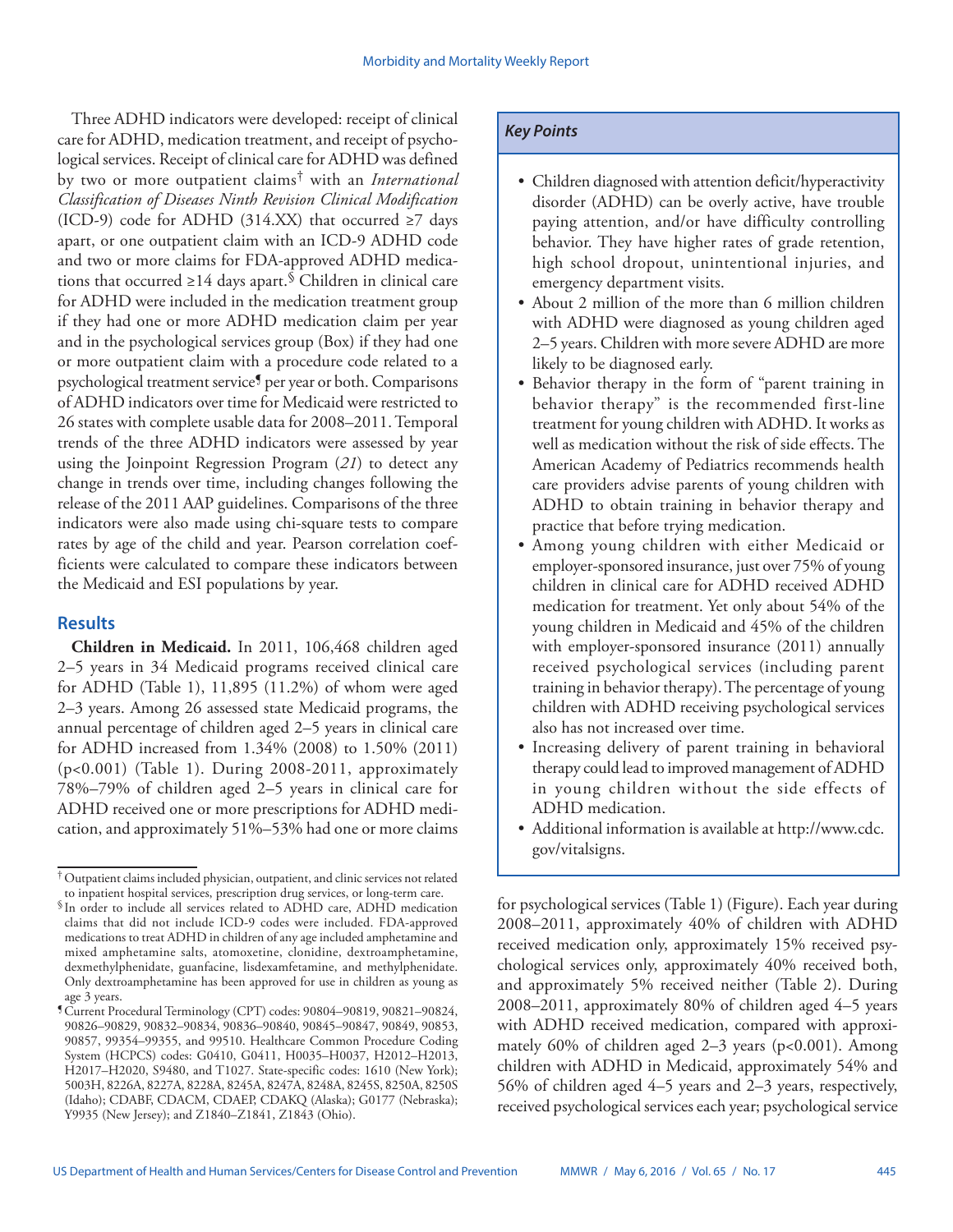**Type of insurance No. of states reporting\* Population in clinical care for ADHD Children receiving clinical care for ADHD Children receiving clinical care for ADHD with one or more ADHD medication claim Children receiving clinical care for ADHD with one or more psychological services claim Medicaid All reporting states % States with complete data**   $(n = 26<sup>†</sup>)$ **% All reporting states % States with complete data**  $(n = 26^+)$ **% All reporting states % States with complete data**   $(n = 26^+)$ **%** 2008 32 71,162 1.39 1.34 77.6 76.6 52.7§ 55.0§ 2009 29 79,401 1.41 1.37 77.8 76.8 50.8 $^5$  54.7 $^5$ 2010 33 94,016 1.48 1.43 78.5 77.7 51.0 54.3 2011 34 106,468 1.53 1.50 77.7 77.3 52.6 53.6 **Employersponsored insurance Population in clinical care for ADHD (weighted) National unweighted % National weighted % National unweighted % National weighted % National unweighted % National weighted %** 2008 35,862 0.49 0.46 77.4 76.9 43.8 43.2 2009 39,512 0.51 0.50 77.1 76.7 45.1 44.9 2010 40,184 0.55 0.54 76.3 76.2 44.2 44.0 2011 41,420 0.58 0.56 77.1 76.6 44.0 44.5 2012 43,792 0.62 0.59 77.8 77.4 44.6 45.2 2013 43,465 0.62 0.61 76.2 75.8 42.1 42.6 2014 42,985 0.63 0.60 76.1 75.7 41.7 42.4

**TABLE 1. Percentage of insured children aged 2–5 years receiving clinical care for attention deficit/hyperactivity disorder (ADHD) and associated treatments received, by type of insurance — United States, 2008–2014**

**Sources:** 2008–2011 Medicaid Analytic eXtract files; 2008–2014 Truven Health MarketScan Commercial Claims and Encounters files for employer-sponsored insurance. \* States were included in Medicaid analysis if state-level data were available, deemed usable, and the state Medicaid program did not have a policy that resulted in

the provision of behavioral health services by another entity that was not paid directly through Medicaid during the calendar year. † The 26 states that had complete usable data for each year during 2008–2011 were Alaska, Arkansas, California, Connecticut, Delaware, Georgia, Illinois, Indiana, Kentucky, Michigan, Minnesota, Mississippi, Montana, Nebraska, New Jersey, New Mexico, New York, North Carolina, North Dakota, South Dakota, Tennessee, Texas,

Vermont, Virginia, Wisconsin, and Wyoming.

§ Excludes California from pooled percentages for psychological services (unusable data).

use was significantly higher among children aged 2–3 years than among children aged  $4-5$  years for each year (p<0.05).

**Children with employer-sponsored insurance.** Among children aged 2–5 years with ESI, approximately 36,000–44,000 received clinical care for ADHD each year during 2008–2014 (Table 1), among whom approximately 2,500–3,000 (6%–7%) were aged 2–3 years. The percentage of children aged 2–5 years with ESI who received clinical care for ADHD increased from 0.46% in 2008 to 0.60% in 2014 (p<0.001) (Table 1). During 2011–2014, the percentage of children with ESI and ADHD medication claims did not change significantly (76.6% to 75.7%;  $p = 0.23$ ; the percentage with psychological services claims decreased 5%, from  $44.5%$  to  $42.4%$  (p = 0.009) (Table 1) (Figure). The Joinpoint analyses did not detect a significant change in trend throughout the entire period (2008–2014) for either medication treatment or psychological services. During 2008–2014, the distribution of children aged 2–5 years with ESI and ADHD across treatment groups each year was just under half for medication only, approximately 15% for psychological services only, approximately 30% for both, and approximately 10% for neither treatment (Table 2).

Each year during 2008–2014, the percentage of children aged 4–5 years with ADHD and ESI who received medication was higher (range = 77%–79%) than for children aged 2–3 years (range =  $48\%$ –58%) (p<0.001), and a higher proportion of children with ADHD aged 2–3 years received psychological services than children aged 4–5 years (46%–54% compared with 42%–45%; these differences were statistically significant in 2009, 2010, 2011, and 2014).

**Children in Medicaid and children with employersponsored insurance.** For the period covered by both databases (2008–2011), correlations of state-level percentages of children in clinical care for ADHD ranged from 0.74 to 0.87 between databases. During 2008–2011, the percentage of children aged 2–5 years in Medicaid receiving clinical care for ADHD was 2.6–2.9 times greater than that of those with ESI. Across all states with available data, the percentage of children with ADHD medication claims was similar regardless of insurance status, whereas the percentage of children in Medicaid who received psychological services was 13%–22% higher than among that of those in ESI (Table 1). Among both children in Medicaid and children with ESI, ADHD treatment rates varied substantially among states within each calendar year. Three supplemental tables and six U.S. maps showing statespecific data are available at [https://stacks.cdc.gov/view/cdc/](https://stacks.cdc.gov/view/cdc/cdc:39038) [cdc:39038](https://stacks.cdc.gov/view/cdc/cdc:39038) and [https://stacks.cdc.gov/view/cdc/cdc:39039.](https://stacks.cdc.gov/view/cdc/cdc:39039)

### **Conclusions and Comment**

In 2011, the latest year for which data are available for both Medicaid and ESI populations, nearly 150,000 insured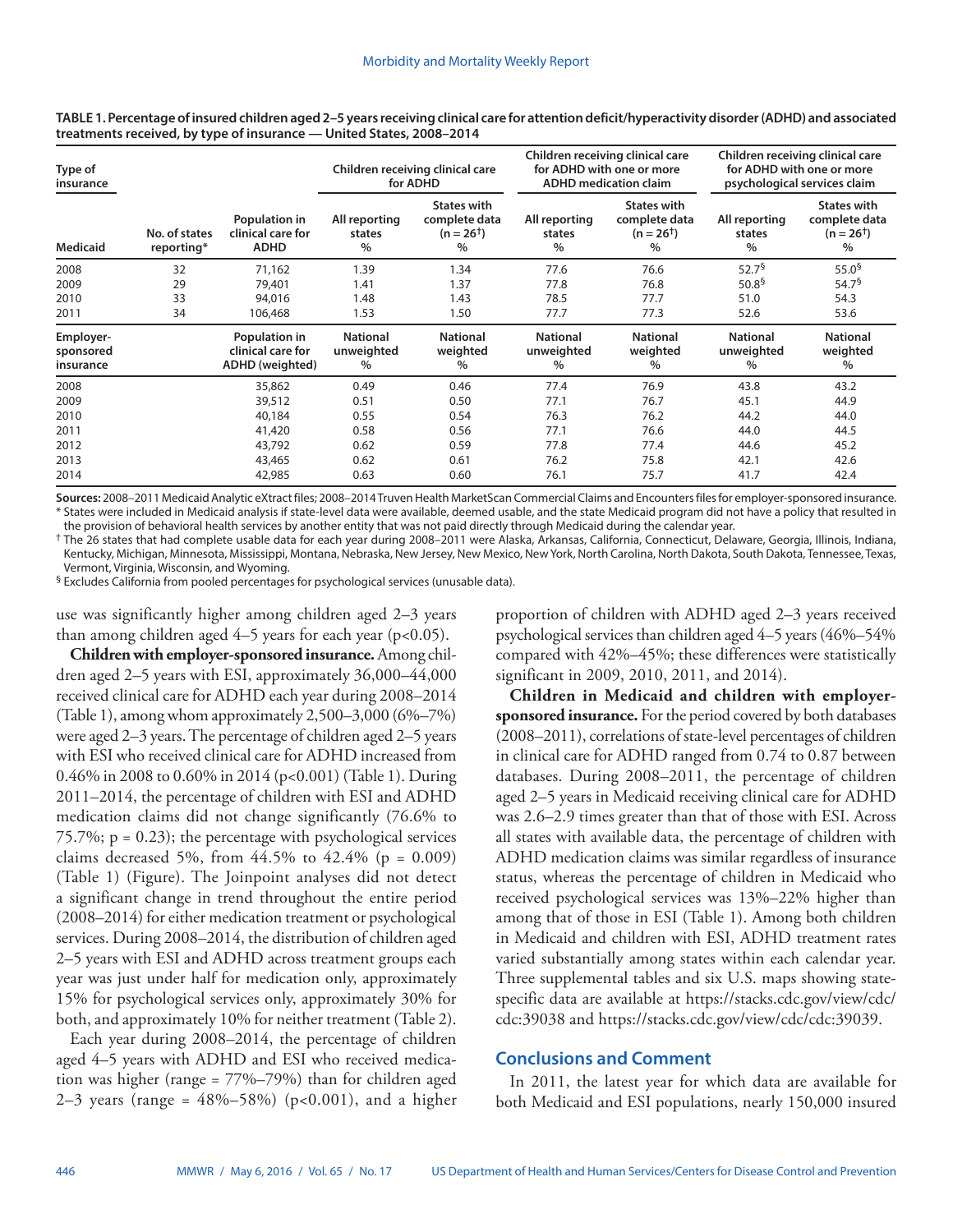



**Sources:** 2008–2011 Medicaid Analytic eXtract files; 2008–2014 Truven Health MarketScan Commercial Claims and Encounters files for employer-sponsored insurance. \* Data from 26 Medicaid state programs with complete usable data for 2008–2011.

children aged 2–5 years received clinical care for ADHD, more than two-thirds of whom were Medicaid beneficiaries. Each year during 2008–2011, the percentage of children in Medicaid receiving care for ADHD was more than twice that for children with ESI. This might be accounted for by the higher percentage of children with ADHD in poverty (*22*), the fact that pediatric ADHD is a basis of eligibility for disability benefits, or differences in behavioral health care practices across health care systems that may result in part from state programs that seek to ensure the delivery of behavioral health services in Medicaid. In both populations, only about 50% of children with ADHD received recommended first-line therapy as measured by receipt of psychological services, whereas approximately three fourths received ADHD medication. ADHD rates varied widely across states in both insured groups, possibly because of differences in how children with ADHD are identified and served in their communities, how these services are documented, or both. There was not an increase in psychological services nor decrease in use of medication after the AAP guidelines release among children with ESI (2011–2014).

 Behavior therapy for ADHD, in the form of parent behavior training, and ADHD medications are both recommended ADHD treatments (*10*,*12*). However, among children aged ≤5 years, the number and quality of studies demonstrating effectiveness is higher for parent behavior training than for ADHD medication (*12*). In addition, young children are more susceptible to adverse health effects of ADHD medications, whereas adverse health effects have not been reported for parent behavior training (*12*). ADHD treatment with behavior therapy, which is typically limited in duration, might be associated with better school outcomes (*23*) and more cost-effective over a school year than treatment with ongoing medication (*24*). Further, behavior therapy can also improve problematic behavior in young children who present with symptoms that look like ADHD, such as symptoms of anxiety and oppositional defiant disorder. Collectively, these factors support recommendations (*10*,*11*) for parent training in behavior therapy as first-line treatment for children aged ≤5 years with ADHD.

There are barriers to the receipt of evidence-based behavior therapy training for families of young children with ADHD. First, clinical practice change following guideline or policy change takes time, and practices can vary depending on provider knowledge about the guidelines, the scale of the recommended change, and the amount of support provided to physicians (*25*). Parents and physicians might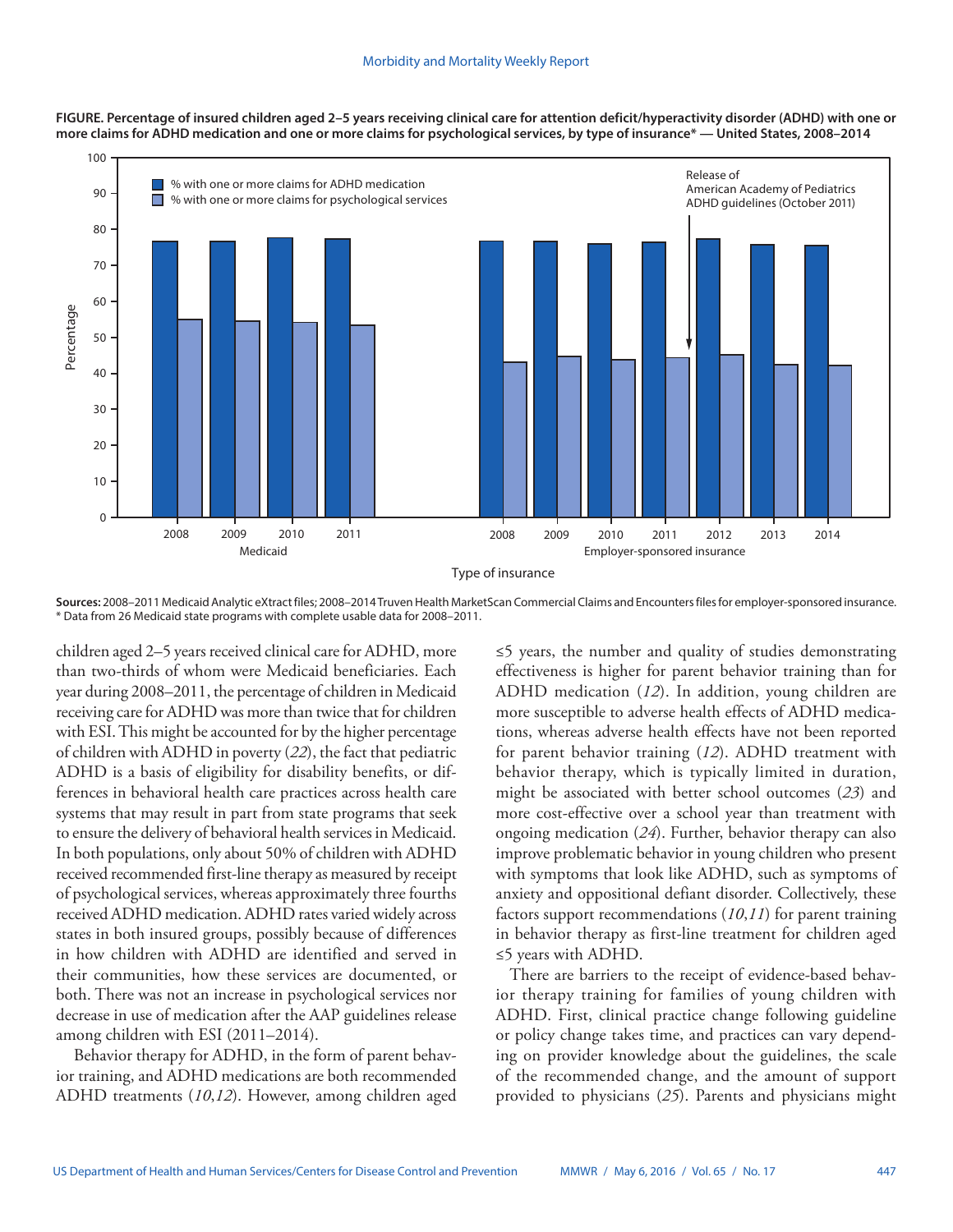**TABLE 2. Percentage of insured children aged 2–5 years receiving clinical care for attention deficit/hyperactivity disorder (ADHD) and associated treatments received, by type of insurance, and state reporting status — United States, 2008–2014**

| Type of<br>insurance<br><b>Medicaid</b> |                                         | States with complete data ( $n = 26$ *)                                        |                                   |                       |                                                                              |                                                                    |                                   |                          |                                                                                  |
|-----------------------------------------|-----------------------------------------|--------------------------------------------------------------------------------|-----------------------------------|-----------------------|------------------------------------------------------------------------------|--------------------------------------------------------------------|-----------------------------------|--------------------------|----------------------------------------------------------------------------------|
|                                         | No. of states<br>reporting <sup>1</sup> | <b>Both</b><br>medication<br>and<br>psychological<br>services<br>$\frac{0}{0}$ | <b>Medication</b><br>only<br>$\%$ | services<br>only<br>% | Neither<br>Psychological medication nor<br>psychological<br>services<br>$\%$ | <b>Both</b><br>medication<br>and<br>psychological<br>services<br>% | <b>Medication</b><br>only<br>$\%$ | services<br>only<br>$\%$ | <b>Neither</b><br>Psychological medication nor<br>psychological<br>services<br>% |
| 2008                                    | 32                                      | $38.2^{5}$                                                                     | 40.8 <sup>5</sup>                 | 14.6 <sup>5</sup>     | $6.4^{5}$                                                                    | 39.8 <sup>5</sup>                                                  | 38.3 <sup>6</sup>                 | 15.2 <sup>6</sup>        | 6.7 <sup>5</sup>                                                                 |
| 2009                                    | 29                                      | 36.5 <sup>5</sup>                                                              | 42.6 <sup>5</sup>                 | 14.3 <sup>5</sup>     | 6.6 <sup>5</sup>                                                             | 39.5 <sup>5</sup>                                                  | 38.8 <sup>5</sup>                 | $15.2^5$                 | 6.5 <sup>9</sup>                                                                 |
| 2010                                    | 33                                      | 36.3                                                                           | 42.2                              | 14.7                  | 6.8                                                                          | 38.7                                                               | 38.9                              | 15.6                     | 6.8                                                                              |
| 2011                                    | 34                                      | 37.1                                                                           | 40.6                              | 15.5                  | 6.8                                                                          | 37.8                                                               | 39.5                              | 15.7                     | 7.0                                                                              |

|                                     |                                                                         | National weighted data            |                                        |                                                                       |                                                                       |                                |                                  |                                                                    |
|-------------------------------------|-------------------------------------------------------------------------|-----------------------------------|----------------------------------------|-----------------------------------------------------------------------|-----------------------------------------------------------------------|--------------------------------|----------------------------------|--------------------------------------------------------------------|
| Employer-<br>sponsored<br>insurance | Both<br>medication<br>and<br>psychological<br>services<br>$\frac{0}{0}$ | <b>Medication</b><br>only<br>$\%$ | Psychological<br>services only<br>$\%$ | <b>Neither</b><br>medication nor<br>psychological<br>services<br>$\%$ | <b>Both</b><br>medication<br>and<br>psychological<br>services<br>$\%$ | <b>Medication</b><br>only<br>% | Psychological<br>services only % | <b>Neither</b><br>medication nor<br>psychological<br>services<br>% |
| 2008                                | 29.7                                                                    | 47.7                              | 14.1                                   | 8.6                                                                   | 29.1                                                                  | 47.8                           | 14.2                             | 8.9                                                                |
| 2009                                | 30.8                                                                    | 46.3                              | 14.3                                   | 8.6                                                                   | 30.3                                                                  | 46.4                           | 14.6                             | 8.7                                                                |
| 2010                                | 29.5                                                                    | 46.8                              | 14.8                                   | 8.9                                                                   | 29.3                                                                  | 46.9                           | 14.7                             | 9.1                                                                |
| 2011                                | 30.2                                                                    | 46.9                              | 13.8                                   | 9.1                                                                   | 30.3                                                                  | 46.3                           | 14.2                             | 9.2                                                                |
| 2012                                | 30.9                                                                    | 46.9                              | 13.8                                   | 8.5                                                                   | 31.1                                                                  | 46.3                           | 14.1                             | 8.5                                                                |
| 2013                                | 27.8                                                                    | 48.4                              | 14.3                                   | 9.5                                                                   | 28.0                                                                  | 47.8                           | 14.6                             | 9.6                                                                |
| 2014                                | 26.9                                                                    | 49.2                              | 14.8                                   | 9.1                                                                   | 27.3                                                                  | 48.5                           | 15.1                             | 9.2                                                                |

**Sources:** 2008–2011 Medicaid Analytic eXtract files; 2008–2014 Truven Health MarketScan Commercial Claims and Encounters files for employer-sponsored insurance. \* The 26 states that had complete usable data for each year during 2008–2011 were Alaska, Arkansas, California, Connecticut, Delaware, Georgia, Illinois, Indiana, Kentucky, Michigan, Minnesota, Mississippi, Montana, Nebraska, New Jersey, New Mexico, New York, North Carolina, North Dakota, South Dakota, Tennessee, Texas, Vermont, Virginia, Wisconsin, and Wyoming.

† States were included in Medicaid analysis if state-level data were available, deemed usable, and the state Medicaid program did not have a policy that resulted in the provision of behavioral health services by another entity that was not paid directly through Medicaid during the calendar year.

§ Excludes California from pooled percentages for psychological services (unusable data).

lack awareness of the recommendations and benefits of behavior therapy. Families might have difficulty identifying and accessing providers of evidence-based behavior therapy, and these services might require more resources initially to access than medication. Behavior therapy might not exist in every community, and scaling up these services might be difficult and costly. To overcome these barriers, policymakers, state agencies, and health professional organizations can continue to educate parents and physicians about recommendations while expanding capacity to provide evidence-based services. State agencies and offices, such as Medicaid and Foster Care, can consider programs and policies designed to increase use of behavior therapy for ADHD, including using Title IV-E funds for the state expansion of evidence-based programs. States might also explore policies that influence prescription patterns based on existing evidence of safety and effectiveness, such as prior-authorization policies. To date, 27 state Medicaid programs have implemented prior-authorization policies for pediatric ADHD medication prescriptions.\*\* However, it is also important to consider strategies to increase access to preferred psychological services, particularly among children who are denied medication authorization.

The findings in this report are subject to at least five limitations. First, the population evaluated was children receiving clinical care for ADHD; thus, these rates do not reflect the overall prevalence of children with ADHD. Second, the identified population did not include children in Medicaid programs for which annual data were not available, children receiving clinical care not covered by insurance, and children with a diagnosis of ADHD who had not received sufficient clinical services to meet the case definition. Third, importantly, the psychological services indicator lacked precision, and it was not possible to assess type or quality of psychological services. An inclusive list of psychological services was used as a proxy for behavior therapy with or without an ADHD ICD-code because there are no ADHD-specific behavior therapy procedure codes, although treatments for other externalizing disorders might benefit ADHD symptoms and impairment (*12*), and ADHD might not have been listed as the primary

<sup>\*\*</sup> <http://bit.ly/1RyUHz6>.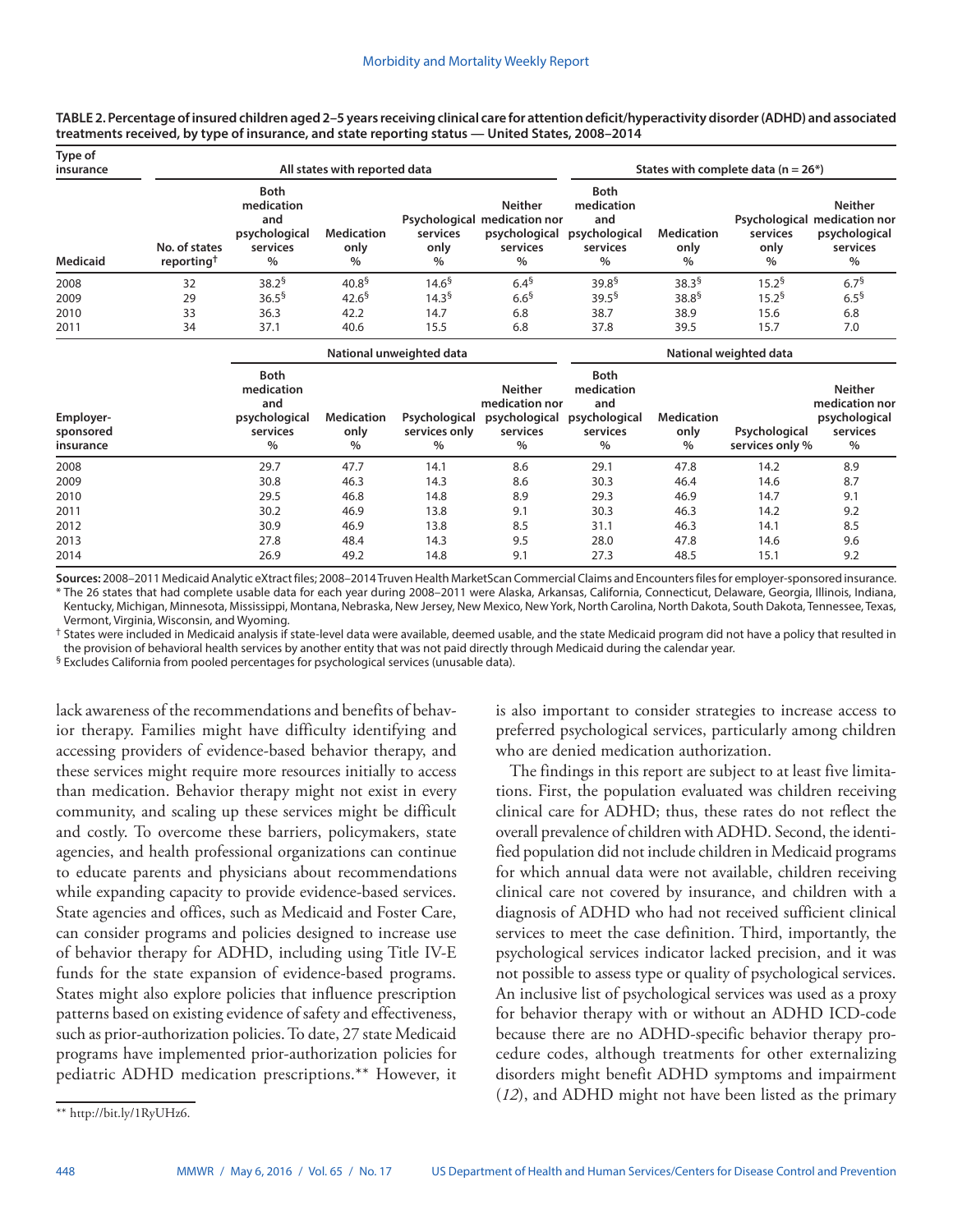or secondary diagnosis in the associated claim. Conversely, not all psychological services could be identified using these data because some might not have been covered by insurance (e.g., self-paid or delivered through the education system). However, rates of psychological services among children in this report were similar to those reported for children aged 4–5 years in 2009–2010 using national parent survey data on behavior therapy for ADHD not conditional on having insurance (*17*). Fourth, results represent cross-sectional annual percentages and not lifetime diagnosis or treatment patterns. In addition, children might have been counted multiple times if their insurance status changed during the calendar year (e.g., moved to a different state Medicaid program). Finally, MarketScan data include only children with ESI and might not be generalizable to the entire U.S. population of privately insured children. However, in 2014, among the 52% of children aged 0–18 years who had private insurance, 90% were covered by ESI (*26*).

ADHD is a highly prevalent condition that can lead to poor health and social outcomes (*4*–*9*). Despite 2007 and 2011 guidelines recommending behavior therapy as first-line treatment for children aged <6 years with ADHD, during 2008–2014 only about half of children aged 2–5 years with ADHD received psychological services. To effectively mitigate impairments associated with ADHD and minimize risks associated with ADHD medications, it is important to increase the percentage of young children with ADHD who receive evidence-based psychological services, especially parent training in behavior therapy.

Corresponding author: Susanna N. Visser, [svisser@cdc.gov,](mailto:svisser@cdc.gov) 404-498-3008.

#### **References**

- 1. American Psychiatric Association. Diagnostic and statistical manual of mental disorders. 4th ed. Arlington, VA: American Psychiatric Association; 2013.
- 2. Visser SN, Danielson ML, Bitsko RH, et al. Trends in the parent-report of health care provider-diagnosed and medicated attention-deficit/ hyperactivity disorder: United States, 2003–2011. J Am Acad Child Adolesc Psychiatry 2014;53:34–46.e2. [http://dx.doi.org/10.1016/j.](http://dx.doi.org/10.1016/j.jaac.2013.09.001) [jaac.2013.09.001](http://dx.doi.org/10.1016/j.jaac.2013.09.001)
- 3. Visser SN, Zablotsky B, Holbrook JR, Danielson ML, Bitsko RH. Diagnostic experiences of children with attention-deficit/hyperactivity disorder. Natl Health Stat Report 2015;81:1–7.
- 4. Barbaresi WJ, Katusic SK, Colligan RC, Weaver AL, Jacobsen SJ. Longterm school outcomes for children with attention-deficit/hyperactivity disorder: a population-based perspective. J Dev Behav Pediatr 2007;28:265–73. <http://dx.doi.org/10.1097/DBP.0b013e31811ff87d>
- 5. Merrill RM, Lyon JL, Baker RK, Gren LH. Attention deficit hyperactivity disorder and increased risk of injury. Adv Med Sci 2009;54:20–6.
- 6. Pastor PN, Reuben CA. Identified attention-deficit/hyperactivity disorder and medically attended, nonfatal injuries: US school-age children, 1997–2002. Ambul Pediatr 2006;6:38–44. [http://dx.doi.](http://dx.doi.org/10.1016/j.ambp.2005.07.002) [org/10.1016/j.ambp.2005.07.002](http://dx.doi.org/10.1016/j.ambp.2005.07.002)
- 7. Barbaresi WJ, Colligan RC, Weaver AL, Voigt RG, Killian JM, Katusic SK. Mortality, ADHD, and psychosocial adversity in adults with childhood ADHD: a prospective study. Pediatrics 2013;131:637–44. <http://dx.doi.org/10.1542/peds.2012-2354>
- 8. Kuriyan AB, Pelham WE Jr, Molina BS, et al. Young adult educational and vocational outcomes of children diagnosed with ADHD. J Abnorm Child Psychol 2013;41:27–41. [http://dx.doi.org/10.1007/](http://dx.doi.org/10.1007/s10802-012-9658-z) [s10802-012-9658-z](http://dx.doi.org/10.1007/s10802-012-9658-z)
- 9. Doshi JA, Hodgkins P, Kahle J, et al. Economic impact of childhood and adult attention-deficit/hyperactivity disorder in the United States. J Am Acad Child Adolesc Psychiatry 2012;51:990–1002.e2. [http://](http://dx.doi.org/10.1016/j.jaac.2012.07.008) [dx.doi.org/10.1016/j.jaac.2012.07.008](http://dx.doi.org/10.1016/j.jaac.2012.07.008)
- 10. Wolraich M, Brown L, Brown RT, et al. ADHD: clinical practice guideline for the diagnosis, evaluation, and treatment of attentiondeficit/hyperactivity disorder in children and adolescents. Pediatrics 2011;128:1007–22.<http://dx.doi.org/10.1542/peds.2011-2654>
- 11. Gleason MM, Egger HL, Emslie GJ, et al. Psychopharmacological treatment for very young children: contexts and guidelines. J Am Acad Child Adolesc Psychiatry 2007;46:1532–72. [http://dx.doi.org/10.1097/](http://dx.doi.org/10.1097/chi.0b013e3181570d9e) [chi.0b013e3181570d9e](http://dx.doi.org/10.1097/chi.0b013e3181570d9e)
- 12. Charach A, Dashti B, Carson P, et al. Attention deficit hyperactivity disorder: effectiveness of treatment in at-risk preschoolers; long-term effectiveness in all ages; and variability in prevalence, diagnosis, and treatment. Rockville, MD: Agency for Healthcare Research and Quality; 2011.
- 13. Wigal T, Greenhill L, Chuang S, et al. Safety and tolerability of methylphenidate in preschool children with ADHD. J Am Acad Child Adolesc Psychiatry 2006;45:1294–303. [http://dx.doi.org/10.1097/01.](http://dx.doi.org/10.1097/01.chi.0000235082.63156.27) [chi.0000235082.63156.27](http://dx.doi.org/10.1097/01.chi.0000235082.63156.27)
- 14. Storebø OJ, Ramstad E, Krogh HB, et al. Methylphenidate for children and adolescents with attention deficit hyperactivity disorder (ADHD). Cochrane Database Syst Rev 2015;11:CD009885.
- 15. MTA Cooperative Group. National Institute of Mental Health Multimodal Treatment Study of ADHD follow-up: changes in effectiveness and growth after the end of treatment. Pediatrics 2004;113:762–9.
- 16. Faraone SV, Biederman J, Morley CP, Spencer TJ. Effect of stimulants on height and weight: a review of the literature. J Am Acad Child Adolesc Psychiatry 2008;47:994–1009.
- 17. Visser SN, Bitsko RH, Danielson ML, et al. Treatment of attention deficit/hyperactivity disorder among children with special health care needs. J Pediatr 2015;166:1423–30.e2. [http://dx.doi.org/10.1016/j.](http://dx.doi.org/10.1016/j.jpeds.2015.02.018) [jpeds.2015.02.018](http://dx.doi.org/10.1016/j.jpeds.2015.02.018)
- 18. Byrd VLH, Dodd AH. Medicaid policy brief no. 15. Assessing the usability of encounter data for enrollees in comprehensive managed care across MAX 2007–2009: Centers for Medicare & Medicaid Services; 2012.
- 19. Byrd VLH, Dodd AH. Medicaid policy brief no. 22. Assessing the usability of encounter data for enrollees in comprehensive managed care 2010–2011. Centers for Medicare & Medicaid Services; 2015.
- 20. McKinney D, Kidney R, Xu A, Lardiere MR, Schwartz R. Health center reimbursement for behavioral health services in Medicaid. Washington, DC: National Association of Community Health Centers; 2010.
- 21. Joinpoint trend analysis software. 4.2.0 ed.: Washington, DC: National Cancer Institute; 2015.<http://surveillance.cancer.gov/joinpoint/>
- 22. US Department of Health and Human Services and Services Administration & Maternal and Child Health Bureau. Mental health: a report of the Surgeon General. Rockville, MD: US Department of Health and Human Services, Substance Abuse and Mental Health Services Administration, Center for Mental Health Services, National Institutes of Health, National Institute of Mental Health; 1999.

<sup>&</sup>lt;sup>1</sup>Division of Human Development and Disability, National Center on Birth Defects and Developmental Disabilities, CDC; 2University of Oklahoma Health Sciences Center, OU Child Study Center; <sup>3</sup>Office of the Director, National Center on Birth Defects and Developmental Disabilities, CDC.